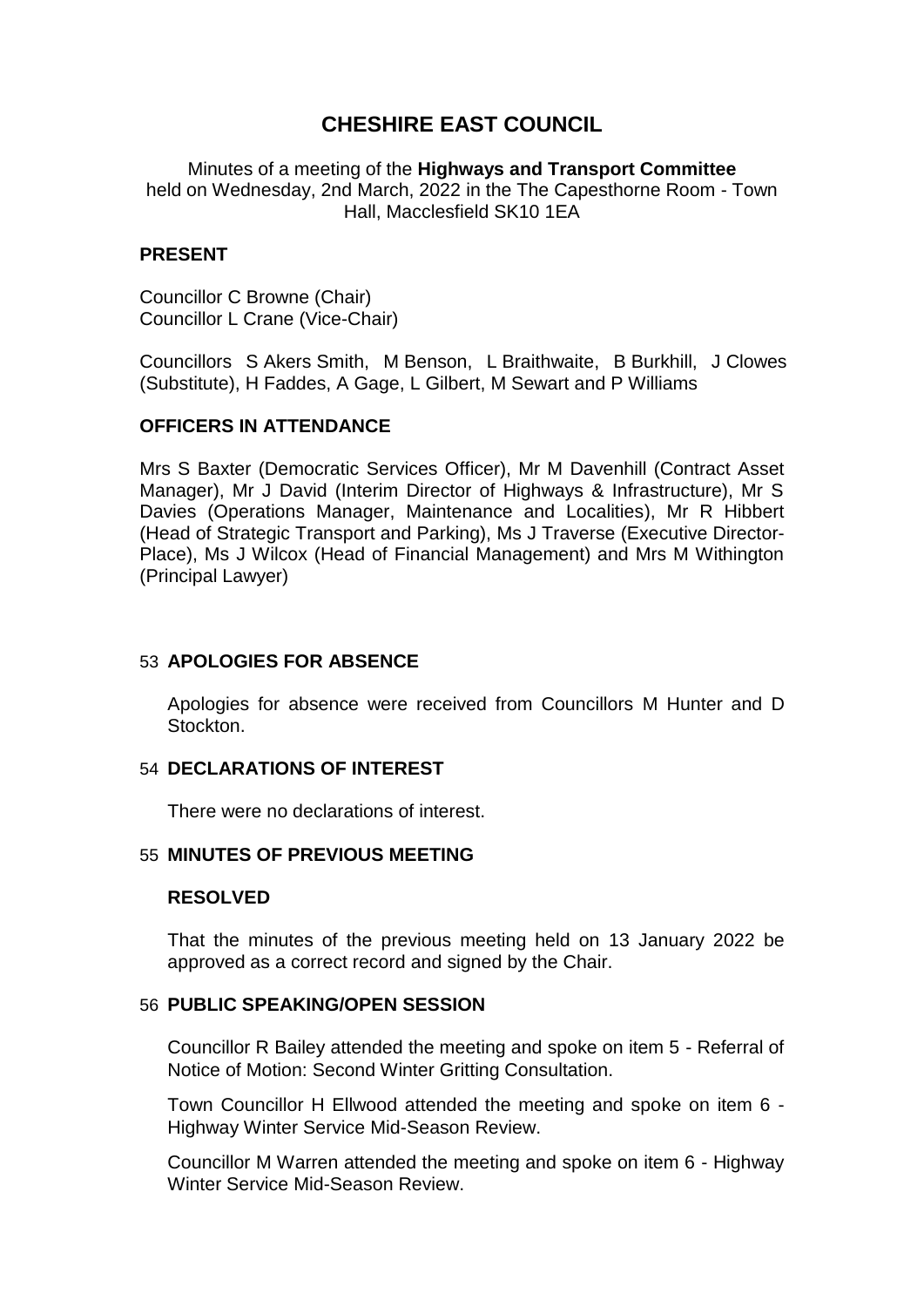# 57 **REFERRAL OF NOTICE OF MOTION: SECOND WINTER GRITTING CONSULTATION**

Consideration was given to a report responding to the Notice to Motion raised at Council relating to the call for a second round of consultation on the amendments to the winter gritting network, entitled "Further Streamlined Winter Service Consultation.

Councillor J Clowes explained her reasons for bringing the motion to the attention of the Council. She considered some of the data on the website to be confusing and lacked clarity. Further to this she felt the information did not provide an analysis of the consultation results which had caused residents to struggle with understanding the scores allocated to certain roads within the borough's network and which she felt needed addressing. She welcomed the opportunity to raise the matter with Members of the Highways and Transport Committee, however she felt the report did not address all of the questions raised within the Notice of Motion.

### **RESOLVED**

1.That it be noted the information requested in the Notice of Motion, where missing, had been added to the web page below:

> [https://www.cheshireeast.gov.uk/highways\\_and\\_roads/road](https://www.cheshireeast.gov.uk/highways_and_roads/road-maintenance/well-managed-highway-infrastructure.aspx)[maintenance/well-managed-highway-infrastructure.aspx.](https://www.cheshireeast.gov.uk/highways_and_roads/road-maintenance/well-managed-highway-infrastructure.aspx)

2.That it be noted a link to the WMHI webpage had been added on the Council's public consultation webpage.

### 58 **HIGHWAY WINTER SERVICE MID-SEASON REVIEW**

Consideration was given to a report updating the Committee on the implementation of the revised policy for the Winter gritting route network in the borough.

Councillor M Sewart moved an amendment to the substantive motion which was to include a further recommendation that bullet point one, paragraph 6.22 of the report be included with the addition of the words 'in consultation with Ward Councillors'. Councillor C Browne seconded the amendment with the proviso that the five bullet points listed under paragraph 6.22 of the report, including the addition of the words 'in consultation with Ward Councillors' after each bullet point to also form part of the final recommendation.

Members made the following comments:-

- (i) Welcomed the recommendation to develop a network hierarchy;
- (ii) Any future review should take into account the fact that the current Winter had been mild and that any future policy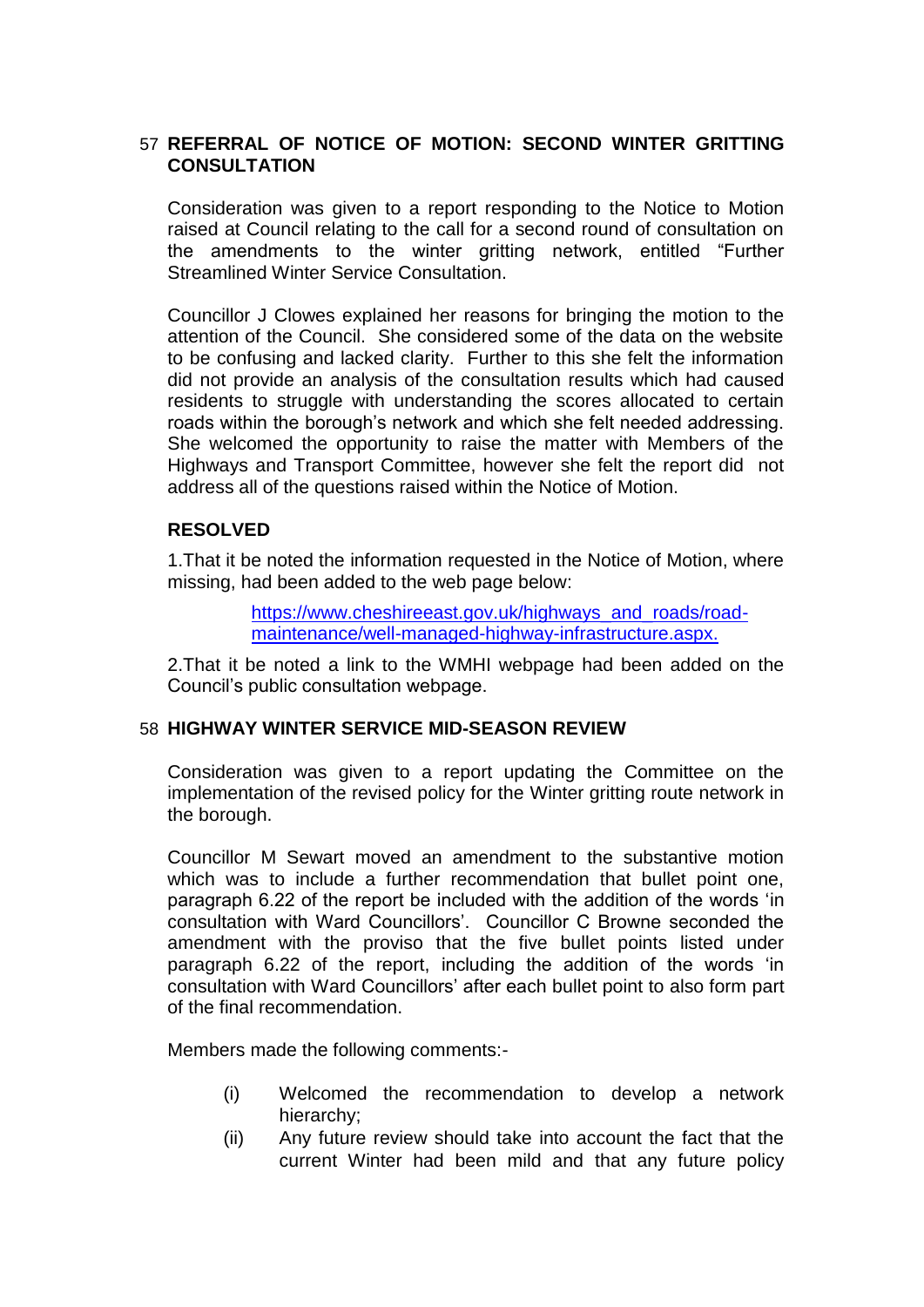decisions should not be based on an abnormal Winter season;

- (iii) The data was not indicative of all of the concerns residents were raising in terms of what was happening on the roads within their areas;
- (iv) In terms of national guidelines whilst it was important to adhere to this as far as possible, it was considered there was room for a wide range of interpretation in respect of the guidelines;
- (v) Rural communities had been impacted and this fact should not be overlooked;
- (vi) Understanding of how the figures in table 1 of paragraph 6.12 of the report which set out how many treatments had been undertaken and on what days the treatments had been carried out. There was request to analyse how the figures compared to the same period over the last three years in order to understand how representative the figures were;
- (vii) Member involvement would be key in terms of gathering and communicating evidence to a centrally agreed deposit.
- (viii) Focus, should initially as part of any meaningful review be on the roads that did score highly but not highly enough to meet the criteria to be included within the Winter gritting programme.

Councillor S Akers Smith asked a question in respect of how much of the budget had been spent on treatment days. Members were advised that a written response to this question would be circulated after the meeting.

# **RESOLVED (Unanimous)**

1.That implementation of the new Winter gritting routes continued to be carefully monitored by the Highways and Transport Committee over the remainder of the Winter season.

2.That a report be presented to a future Highways and Transport Committee which responded to the points raised by the Committee as outlined above and which provided detailed analysis of the impacts of the new routes with consideration being given if any changes would be required to the new policy.

3.That a review would re-score any roads on which there had been significant representations and consideration should be given whether they be included in the gritting programme if they met the criteria after rescoring.

4.That a review would consider evidence relating to accidents on the highway network during icy conditions to assess any implications of the recent change.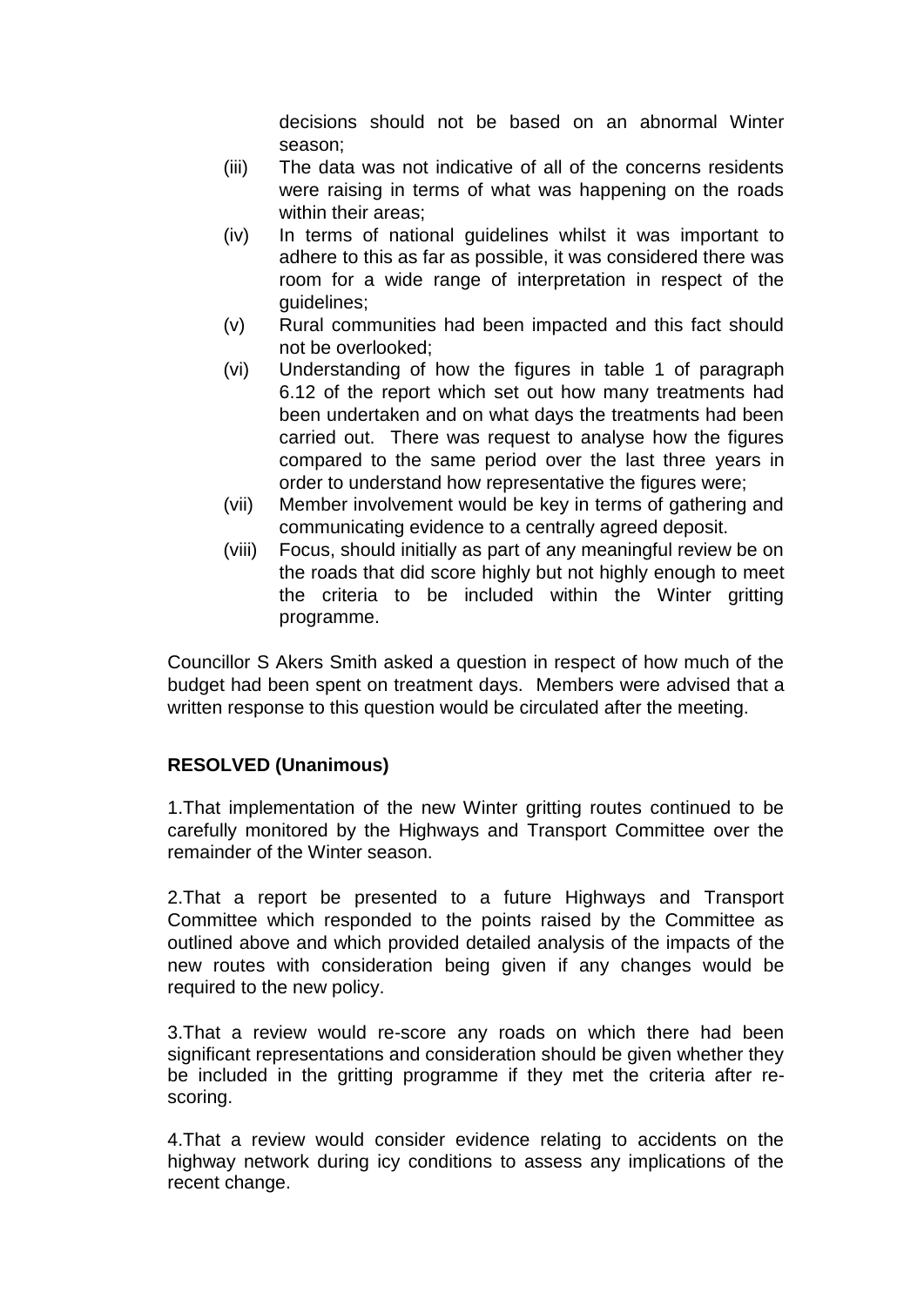5.That a review would consider whether there should be minor amendments to the scoring matrix in the light of the winter experience.

6.That a review would present the details of a potential local "top up" scheme and recommend whether this should be taken forward.

7.That recommendations 3 to 6 to be carried out in consultation with Ward Councillors.

# 59 **LOCAL TRANSPORT DELIVERY PLAN - TRANCHE 1**

Consideration was given to a report seeking the Committee's approval for the first set of Local Transport Delivery Plans, which had been prepared as part of the Council's transport strategy framework.

It was proposed by Councillor L Crane and seconded by Councillor S Akers Smith that the substantive motion be approved subject to any reference within the recommendations to the word 'delivery' being replaced with the word' development'. Prior to the motion being voted upon the following amendment was put forward by Councillor M Benson and seconded by Councillor L Gilbert:-

(i) That recommendation 3.1.4 become 3.1.1 and the words 'Note that the' be removed.

(ii) That recommendation 3.1.1 become recommendation 3.1.2 and would have the inclusion of the words 'subject to satisfactory feedback' at the beginning of the recommendation.

(iii) That recommendation 3.1.2 become recommendation 3.1.3.

(iv)That recommendation 3.1.3 become recommendation 3.1.4.

This amendment was debated, voted upon and lost.

Members debated the substantive motion which was approved subject to any reference within the recommendations to the word 'delivery' being replaced with the word' development'.

# **RESOLVED**

1. That the Local Transport Development Plans as in Appendices  $A - E$ , which would become part of the Councils policy and programme planning framework for transport be approved.

2.That it be noted the individual projects in any Development Plan would be subject to programming of the annual highways and transport capital budgets. Projects would be progressed only after funding had been agreed and subject to all necessary scheme design and development works including consultation with stakeholders.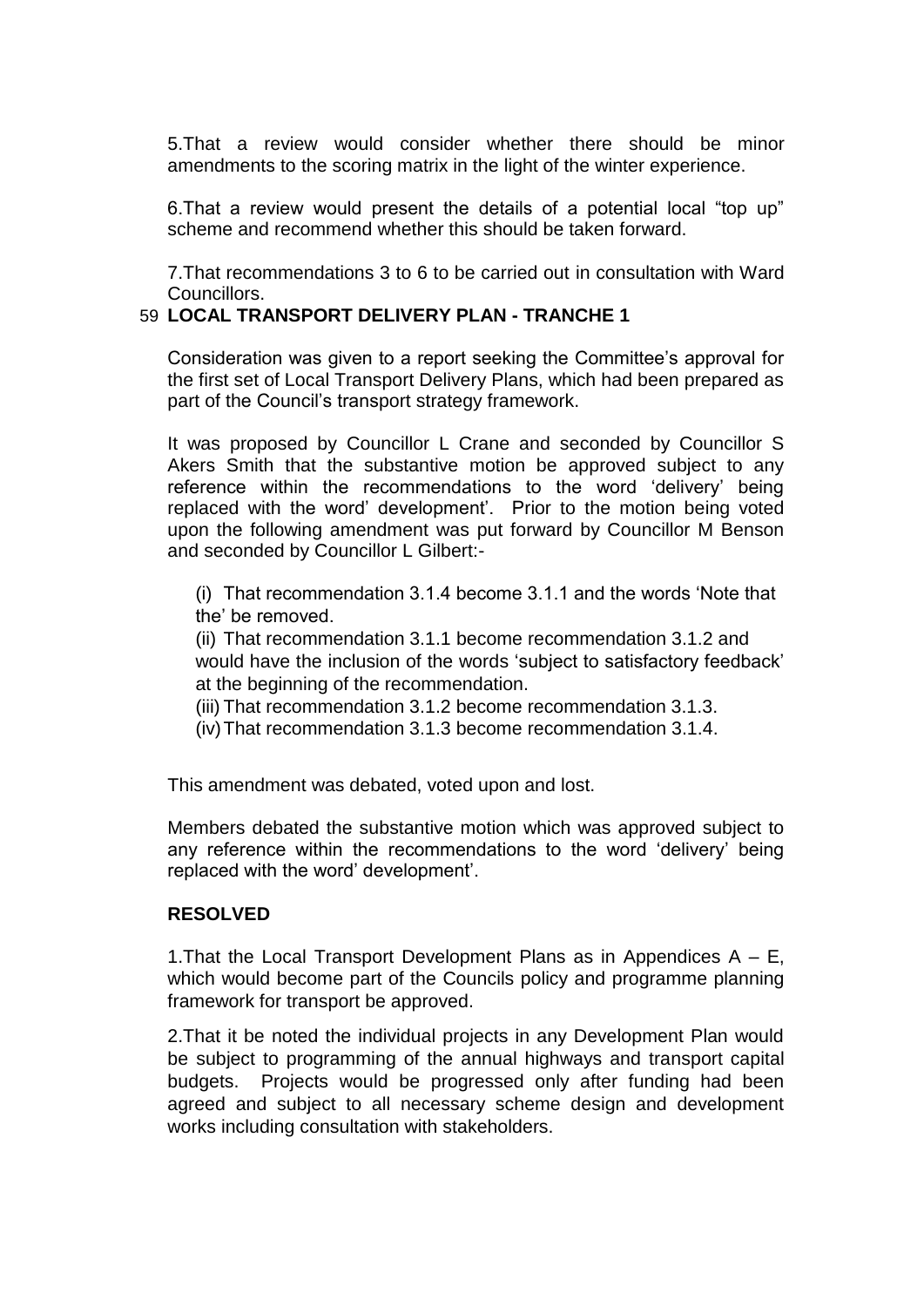3.That it be noted each Development Plan could be reviewed periodically to take account of any significant changes to either national guidelines or relevant local policy context.

4.That it be noted that the Development Plans would be shared with Ward councillors and town/parish councils, who would be engaged in meetings and workshops to develop programmes to deliver relevant transport projects.

# 60 **NATIONAL BUS STRATEGY - ENHANCED PARTNERSHIP PLAN AND SCHEME(S)**

Consideration was given to a report on the Council's Enhanced Partnership (EP) Plan and Scheme.

Concerns were raised the report did not make it clear there would be Member involvement in the Enhanced Partnership Governance arrangements. An amendment to the substantive motion was put forward by Councillor M Sewart and seconded by Councillor J Clowes that an additional recommendation be included which confirmed Member involvement in the Enhanced Partnership Governance Structure. In response to the amendment, Mandy Withington, the Principal Lawyer advised that such an amendment would be unconstitutional.

A further amendment was then put forward by Councillor L Crane and seconded by Councillor C Browne which included an additional recommendation stating that the views of the Committee regarding the importance of Member involvement with the Enhanced Partnership Governance Structure be reported to Members of the BSIP Advisory Panel for their consideration.

# **RESOLVED (Unanimously)**

1.That the **draft** Enhanced Partnership Plan (EP Plan) and Scheme (EP Scheme) documents be noted.

2.That the Director of Highways and Infrastructure, in consultation with the Bus Services Member Advisory Panel be authorised, to finalise the **draft**  Enhanced Partnership Plan and Scheme documents.

3.That the finalised **draft** EP Plan and Scheme documents be approved and submitted to the Department for Transport before the end of April, in accordance with their deadline.

4.That it be noted the final version of a Cheshire East Enhanced Partnership Plan and Scheme would be reported to a future meeting of this Committee for approval.

5.That the comments of the Committee regarding the importance of Member involvement in the Enhanced Partnership Governance Structure be reported to Members of the BSIP Advisory Panel.